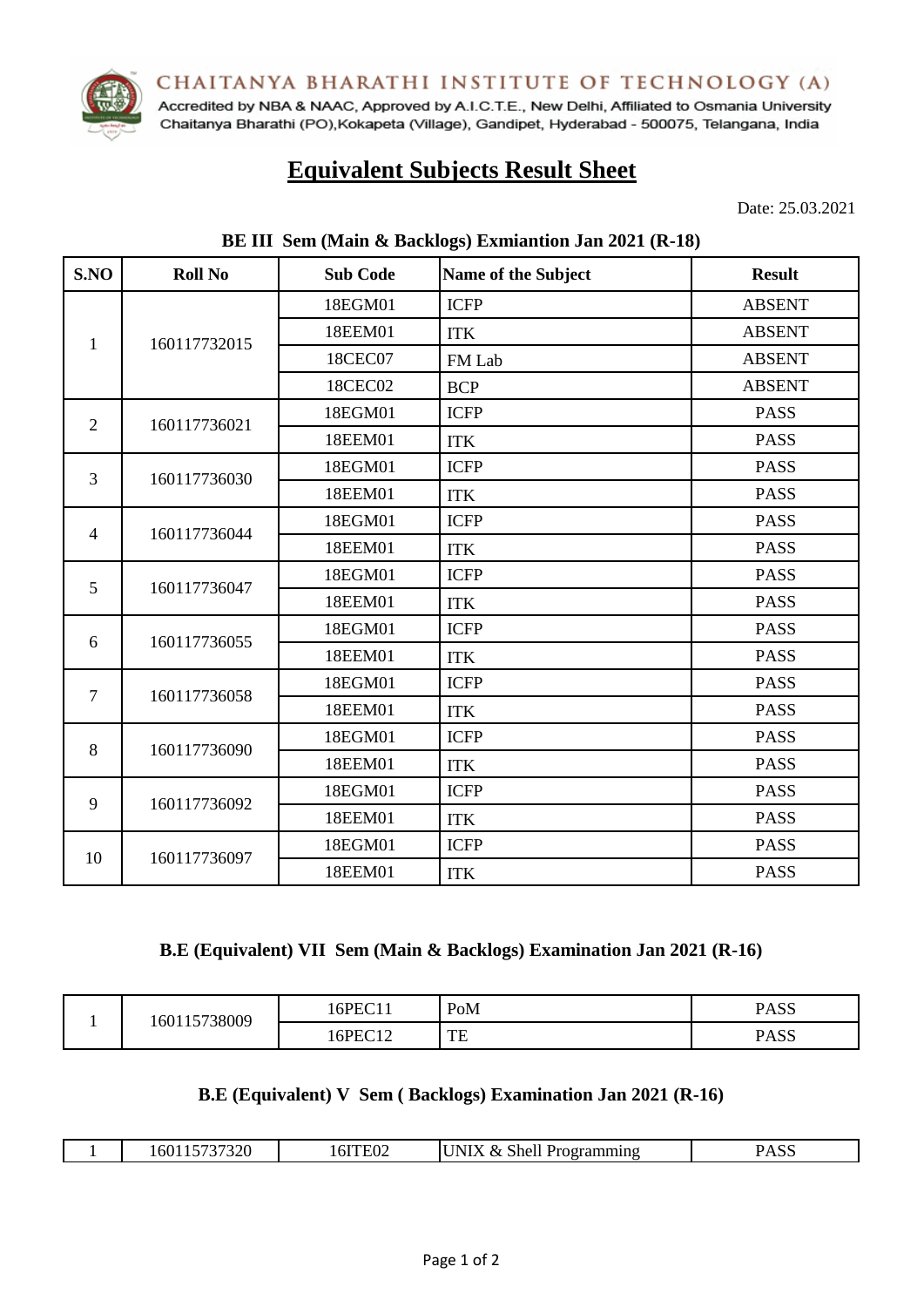# **B.E (Equivalent) III Sem (Backlogs) Examination Jan 2021 (R-16)**

|             | 160115737093 | 16MTC05 | $M-III$    | <b>PASS</b> |
|-------------|--------------|---------|------------|-------------|
| $\sim$<br>∸ | 160115737320 | 16ITC03 | <b>OOP</b> | <b>PASS</b> |
|             |              | 16MTC05 | IM-III     | <b>PASS</b> |
|             |              | 16ITC06 | IOOP LAB   | <b>PASS</b> |

## **Controller of Examinations**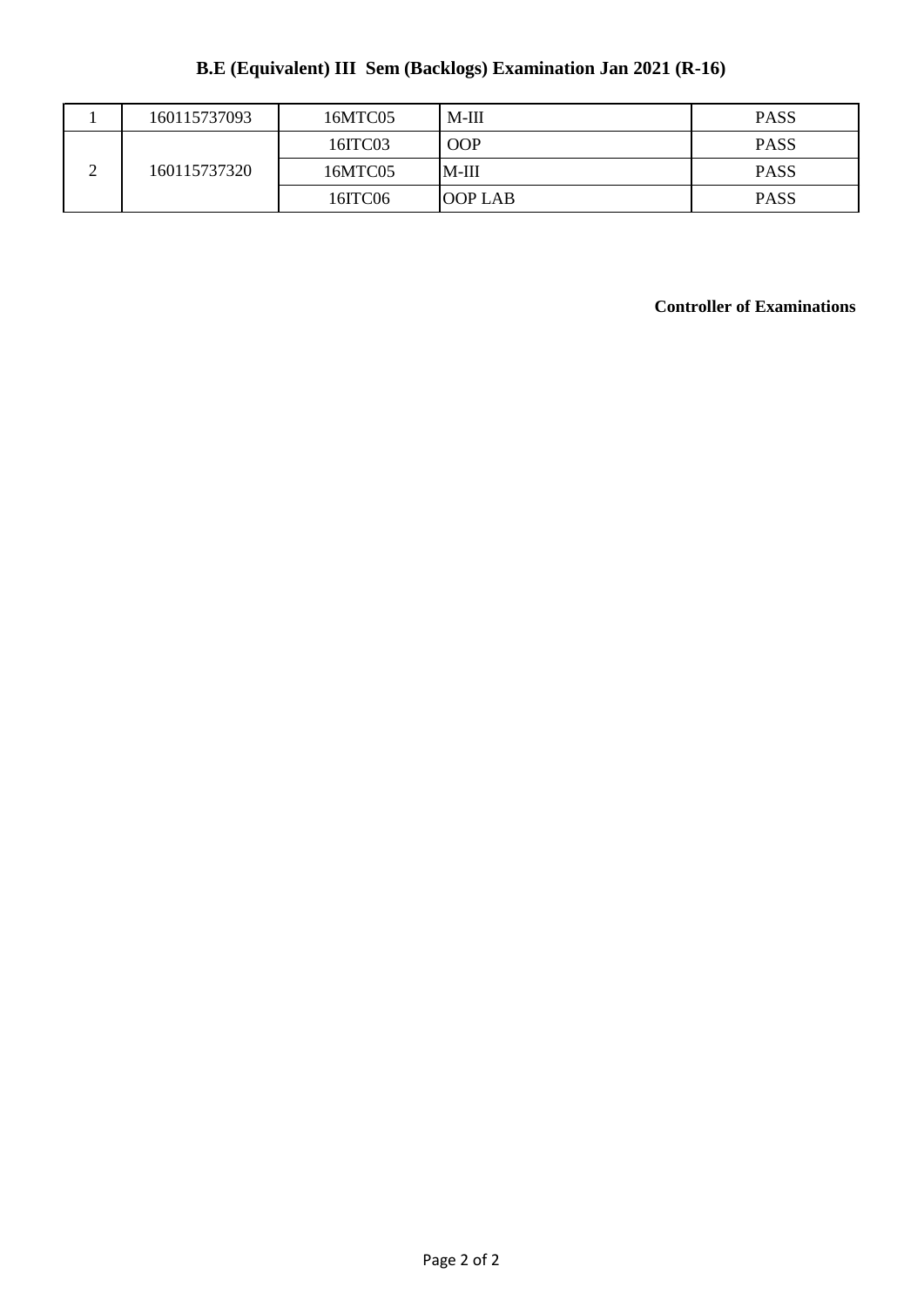CHAITANYA BHARATHI INSTITUTE OF TECHNOLOGY (A)



Accredited by NBA & NAAC, Approved by A.I.C.T.E., New Delhi, Affiliated to Osmania University Chaitanya Bharathi (PO), Kokapeta (Village), Gandipet, Hyderabad - 500075, Telangana, India

# **Equivalent Subjects Result Sheet**

Date: 25.03.2021

# **B Tech III Sem (Main & Backlogs) Exmiantion Jan 2021 (R-18)**

|                |              | 18CHC01 | <b>TSCO</b> | <b>ABSENT</b> |
|----------------|--------------|---------|-------------|---------------|
| $\mathbf{1}$   | 160116802009 | 18CHC03 | <b>NMCE</b> | <b>ABSENT</b> |
|                |              | 18CHC06 | TSCO Lab    | <b>PASS</b>   |
|                |              | 18CHC01 | <b>TSCO</b> | <b>PASS</b>   |
| $\mathfrak{2}$ | 160116802019 | 18CHC03 | <b>NMCE</b> | <b>PASS</b>   |
|                |              | 18CHC06 | TSCO Lab    | <b>PASS</b>   |
|                |              | 18CHC01 | <b>TSCO</b> | <b>PASS</b>   |
|                |              | 18CHC03 | <b>NMCE</b> | <b>PASS</b>   |
| 3              | 160116802028 | 18CHC06 | TSCO Lab    | <b>PASS</b>   |
|                |              | 18EEM01 | <b>ITK</b>  | <b>PASS</b>   |
|                |              | 18EGM01 | <b>ICFP</b> | <b>PASS</b>   |
|                |              | 18CHC01 | <b>TSCO</b> | <b>PASS</b>   |
| 4              | 160116802040 | 18CHC03 | <b>NMCE</b> | <b>PASS</b>   |
|                |              | 18CHC06 | TSCO Lab    | <b>PASS</b>   |
|                |              | 18CHC01 | <b>TSCO</b> | <b>PASS</b>   |
|                | 160116802041 | 18CHC03 | <b>NMCE</b> | <b>PASS</b>   |
| 5              |              | 18CHC06 | TSCO Lab    | <b>PASS</b>   |
|                |              | 18EEM01 | <b>ITK</b>  | <b>PASS</b>   |
|                |              | 18EGM01 | <b>ICFP</b> | <b>PASS</b>   |
|                | 160117802033 | 18CHC01 | <b>TSCO</b> | <b>PASS</b>   |
| 6              |              | 18CHC03 | <b>NMCE</b> | <b>PASS</b>   |
|                |              | 18CHC06 | TSCO Lab    | <b>PASS</b>   |
|                |              | 18CHC01 | <b>TSCO</b> | <b>PASS</b>   |
| $\tau$         | 160117802036 | 18CHC03 | <b>NMCE</b> | <b>PASS</b>   |
|                |              | 18CHC06 | TSCO Lab    | <b>PASS</b>   |
|                | 160117802045 | 18CHC01 | <b>TSCO</b> | <b>PASS</b>   |
| 8              |              | 18CHC03 | <b>NMCE</b> | <b>PASS</b>   |
|                |              | 18CHC06 | TSCO Lab    | <b>PASS</b>   |
|                |              | 18CHC01 | <b>TSCO</b> | <b>PASS</b>   |
| 9              | 160117802048 | 18CHC03 | <b>NMCE</b> | <b>PASS</b>   |
|                |              | 18CHC06 | TSCO Lab    | <b>PASS</b>   |
|                |              | 18CHC01 | <b>TSCO</b> | <b>PASS</b>   |
| 10             | 160117802303 | 18CHC03 | <b>NMCE</b> | <b>PASS</b>   |
|                |              | 18CHC06 | TSCO Lab    | <b>PASS</b>   |